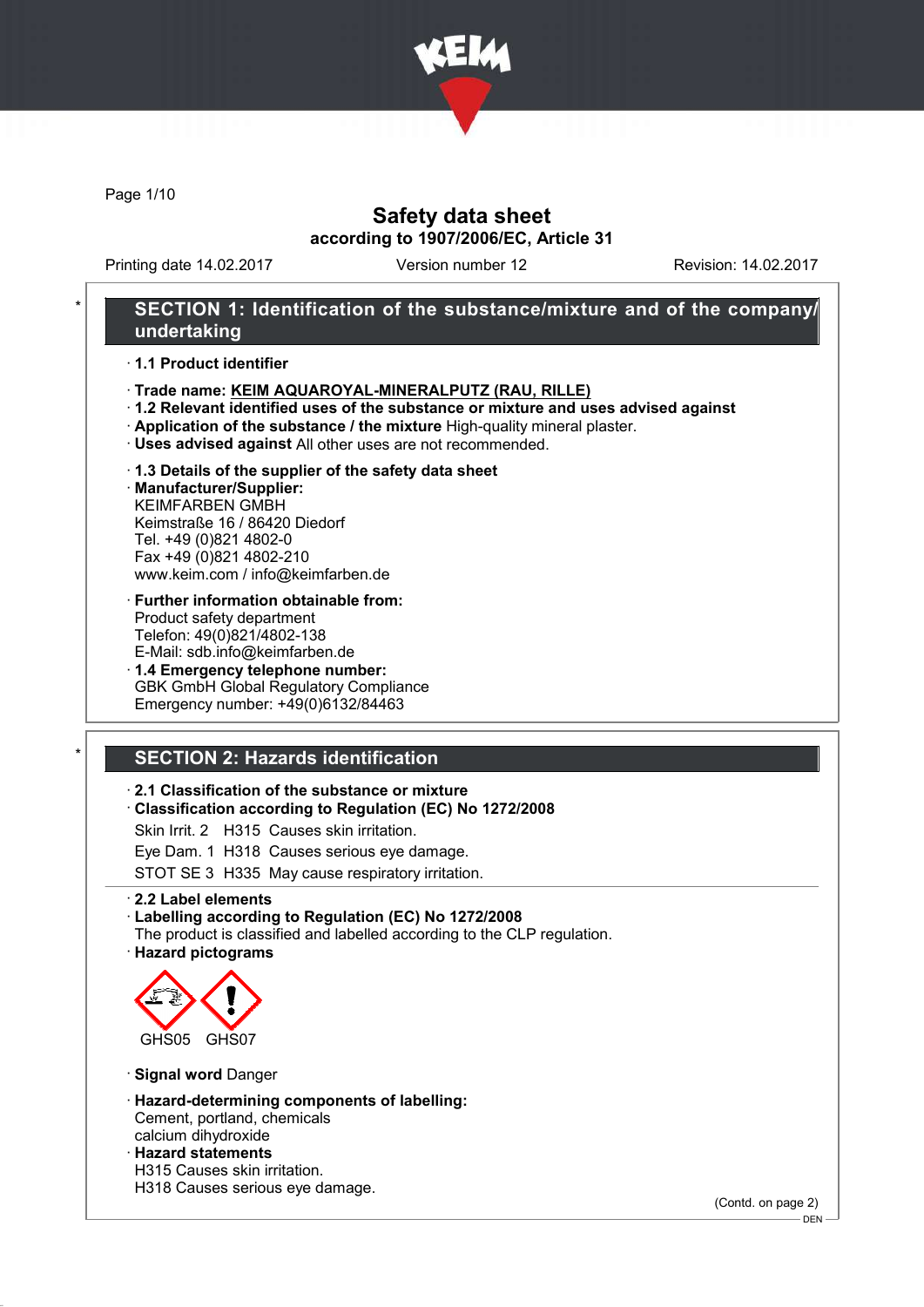

Page 2/10

### Safety data sheet according to 1907/2006/EC, Article 31

Printing date 14.02.2017 Version number 12 Revision: 14.02.2017

(Contd. of page 1)

### Trade name: KEIM AQUAROYAL-MINERALPUTZ (RAU, RILLE)

| H335 May cause respiratory irritation. |
|----------------------------------------|

| · Precautionary statements |                                                                                            |
|----------------------------|--------------------------------------------------------------------------------------------|
| P <sub>280</sub>           | Wear protective gloves/protective clothing/eye protection/face protection.                 |
| P <sub>271</sub>           | Use only outdoors or in a well-ventilated area.                                            |
| P <sub>261</sub>           | Avoid breathing dust.                                                                      |
|                            | P305+P351+P338 IF IN EYES: Rinse cautiously with water for several minutes. Remove contact |
|                            | lenses, if present and easy to do. Continue rinsing.                                       |
| P315                       | Get immediate medical advice/attention.                                                    |
| P304+P340                  | IF INHALED: Remove person to fresh air and keep comfortable for breathing.                 |
| P302+P352                  | IF ON SKIN: Wash with plenty of soap and water.                                            |
| P362                       | Take off contaminated clothing.                                                            |
| P332+P313                  | If skin irritation occurs: Get medical advice/attention.                                   |
| $\cdot$ 2.3 Other hazards  |                                                                                            |
|                            |                                                                                            |

This Product contains cement. Cement produces an alkaline reaction with moisture or water. Avoid contact with eyes and prolonged skin contact.

- · Results of PBT and vPvB assessment
- · PBT: Not applicable.
- · vPvB: Not applicable.

### **SECTION 3: Composition/information on ingredients**

#### · 3.2 Mixtures

**Description:** Portland-cement, calcium dihydroxide, aggregates and additives

| · Dangerous components:                |                                                                                                  |             |
|----------------------------------------|--------------------------------------------------------------------------------------------------|-------------|
| CAS: 65997-15-1                        | Cement, portland, chemicals                                                                      | $10 - 25%$  |
| EINECS: 266-043-4                      | Eye Dam. 1, H318; $\Diamond$ Skin Irrit. 2, H315; STOT SE<br>3. H <sub>335</sub>                 |             |
| CAS: 1305-62-0                         | calcium dihydroxide                                                                              | $2.5 - 10%$ |
| EINECS: 215-137-3                      | Eye Dam. 1, H318; $\Diamond$ Skin Irrit. 2, H315; STOT SE                                        |             |
| Reg.nr.: 01-2119475151-45-XXXX 3, H335 |                                                                                                  |             |
|                                        | $\cdot$ Additional information: For the wording of the listed hazard phrases refer to section 16 |             |

· Additional information: For the wording of the listed hazard phrases refer to section 16.

### SECTION 4: First aid measures

#### · 4.1 Description of first aid measures

- · General information: When seeing the doctor we suggest to present this safety data sheet.
- · After inhalation: Supply fresh air; consult doctor in case of complaints.
- · After skin contact:

Immediately wash with water and soap and rinse thoroughly.

Do not use solvents or thinners. If skin irritation continues, consult a doctor.

- 
- · After eye contact:

Rinse opened eye for several minutes under running water. Then consult a doctor.

After swallowing:

Rinse mouth and throat well with water.

(Contd. on page 3)

 $-$  DEN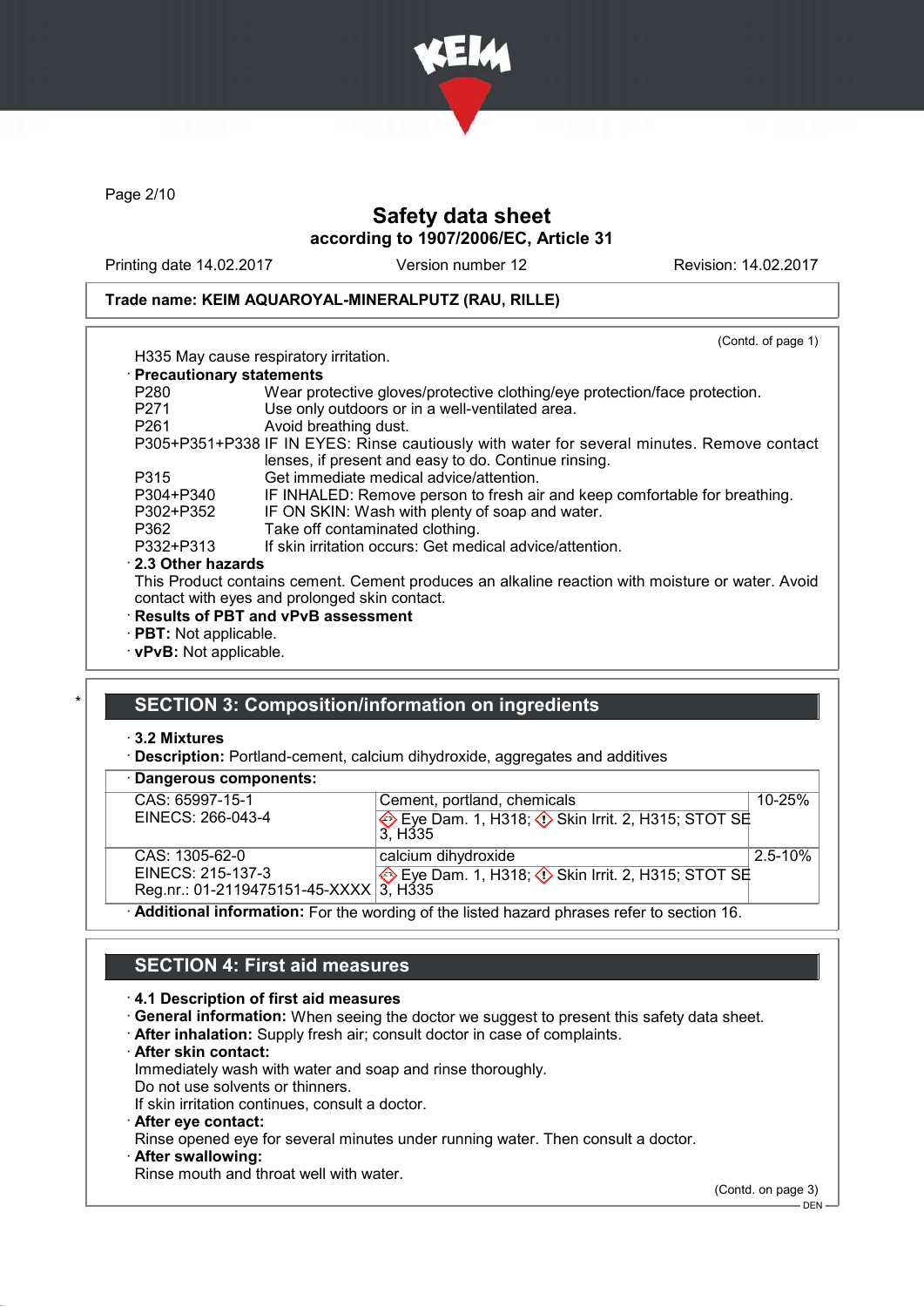

Page 3/10

### Safety data sheet according to 1907/2006/EC, Article 31

Printing date 14.02.2017 Version number 12 Revision: 14.02.2017

### Trade name: KEIM AQUAROYAL-MINERALPUTZ (RAU, RILLE)

(Contd. of page 2)

- Do not induce vomiting; call for medical help immediately.
- · 4.2 Most important symptoms and effects, both acute and delayed No further relevant information available.
- · 4.3 Indication of any immediate medical attention and special treatment needed No further relevant information available.

### SECTION 5: Firefighting measures

- · 5.1 Extinguishing media
- · Suitable extinguishing agents:
- Product itself does not burn. Co-ordinate fire-fighting measures to the fire surroundings.
- · 5.2 Special hazards arising from the substance or mixture
- No further relevant information available.
- · 5.3 Advice for firefighters
- · Protective equipment: Wear self-contained respiratory protective device.
- · Additional information
- Dispose of fire debris and contaminated fire fighting water in accordance with official regulations. In case of fire do not breathe smoke, fumes and vapours.

## SECTION 6: Accidental release measures

| $\cdot$ 6.1 Personal precautions, protective equipment and emergency procedures<br>Avoid contact with skin and eyes.<br>Avoid formation of dust. |
|--------------------------------------------------------------------------------------------------------------------------------------------------|
| Use respiratory protective device against the effects of fumes/dust/aerosol.                                                                     |
| Respect the protection rules (see section 7 a. 8).                                                                                               |
| Product forms slippery surface when combined with water.                                                                                         |
| 6.2 Environmental precautions:                                                                                                                   |
| Do not allow product to reach soil, sewage system or any water course.                                                                           |
| Follow local governmental rules and regulations.                                                                                                 |
| 6.3 Methods and material for containment and cleaning up:                                                                                        |
| Close drainages (Risk of blocking)                                                                                                               |
| Danger of slipping!                                                                                                                              |
| Avoid formation of dust.                                                                                                                         |
| Ensure adequate ventilation.                                                                                                                     |
| Pick up mechanically.                                                                                                                            |
| Dispose of the material collected according to regulations.                                                                                      |
| Clear contaminated areas thoroughly.                                                                                                             |
| 6.4 Reference to other sections                                                                                                                  |
| See Section 7 for information on safe handling.                                                                                                  |
| See Section 8 for information on personal protection equipment.                                                                                  |
| See Section 13 for disposal information.                                                                                                         |

(Contd. on page 4)

DEN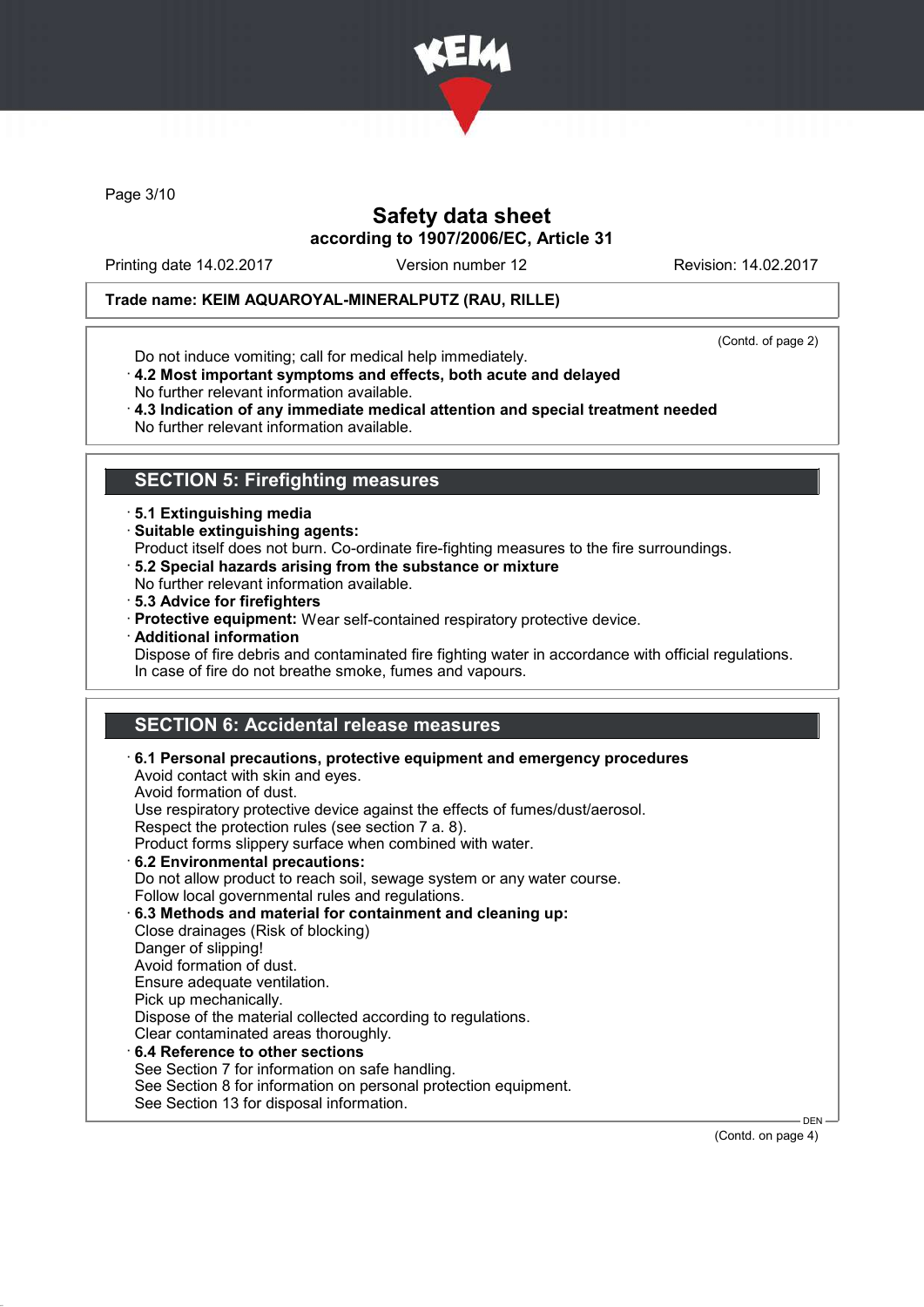

Page 4/10

### Safety data sheet according to 1907/2006/EC, Article 31

Printing date 14.02.2017 Version number 12 Revision: 14.02.2017

#### Trade name: KEIM AQUAROYAL-MINERALPUTZ (RAU, RILLE)

(Contd. of page 3)

### SECTION 7: Handling and storage · 7.1 Precautions for safe handling Avoid contact with skin and eyes. Keep receptacles tightly sealed. Prevent formation of dust. Ensure good ventilation/exhaustion at the workplace. Any unavoidabledeposit of dust must be regularly removed. See item 8 for information about suitable protective equipment and technical precautions. Respect the protection rules. · Information about fire - and explosion protection: The product is not flammable. No special measures required. · 7.2 Conditions for safe storage, including any incompatibilities · Storage: · Requirements to be met by storerooms and receptacles: Keep in the original containers in a cool and dry place. Store only in unopened original receptacles. · Information about storage in one common storage facility: Do not store together with acids. · Further information about storage conditions: Store in dry conditions. Protect from humidity and water. Avoid dust formations and deposits. Keep container tightly sealed. Protect from heat and direct sunlight. · Storage class: 13 · 7.3 Specific end use(s) No further relevant information available. SECTION 8: Exposure controls/personal protection · 8.1 Control parameters · Ingredients with limit values that require monitoring at the workplace: 65997-15-1 Cement, portland, chemicals

AGW (Germany) Long-term value: 5 E mg/m<sup>3</sup> DFG 14808-60-7 Quartz (SiO2) MAK (Germany) alveolengängige Fraktion 1305-62-0 calcium dihydroxide AGW (Germany) Long-term value: 1E mg/m<sup>3</sup> 2(I);Y, EU, DFG · DNELs 1305-62-0 calcium dihydroxide Inhalative  $Acute$  - local effects, worker  $4$  mg/m<sup>3</sup> (worker) (Contd. on page 5) DEN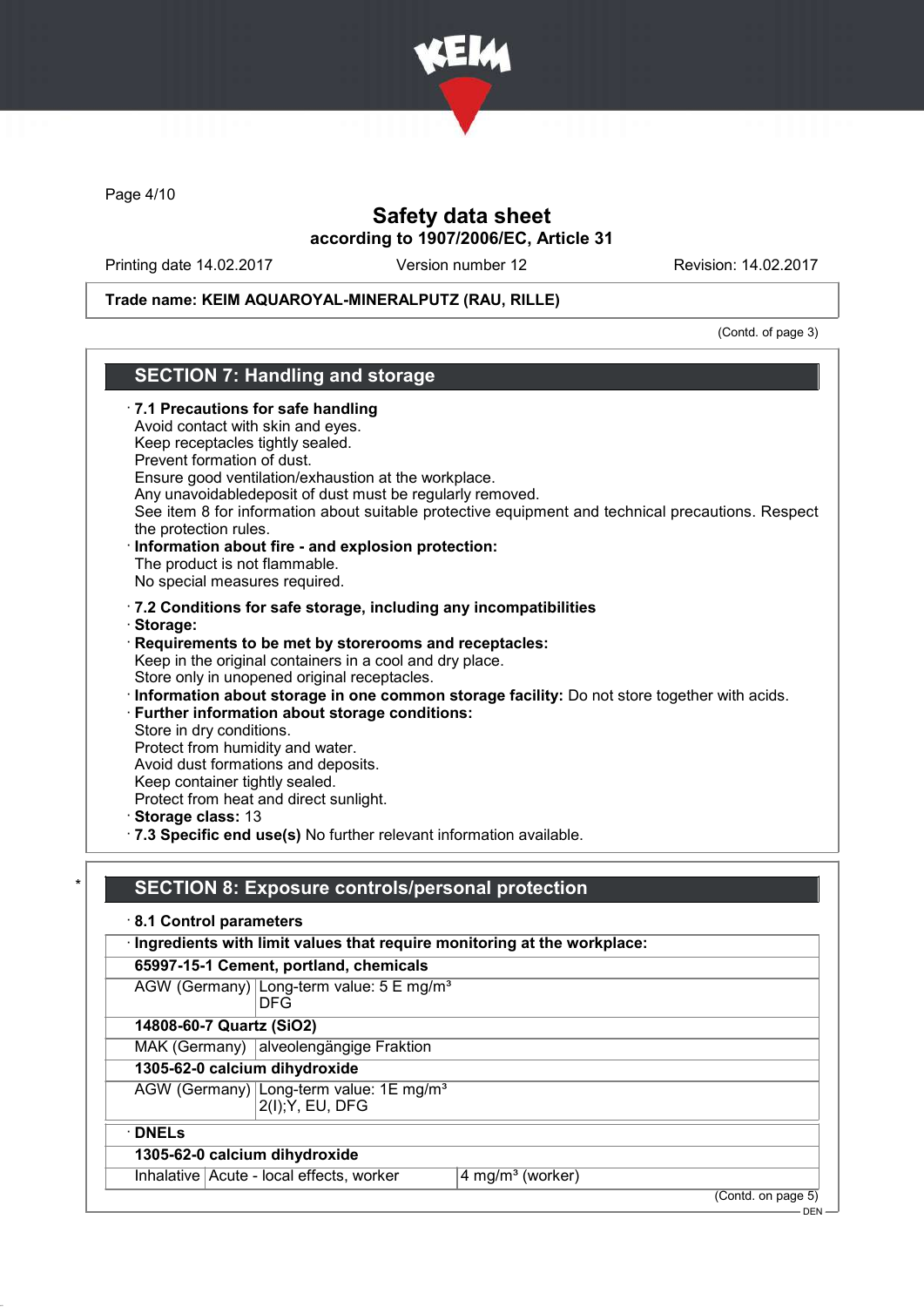

Page 5/10

## Safety data sheet according to 1907/2006/EC, Article 31

Printing date 14.02.2017 Version number 12 Revision: 14.02.2017

# Trade name: KEIM AQUAROYAL-MINERALPUTZ (RAU, RILLE)

|                                                                                                                                                             | Acute - local effects, consumer                                                                                                                                                                                                                                                                                                                                                                                                                                                                                                                                                                                                                                                                                                                                                                                           | 4 mg/m <sup>3</sup> (consumer)                                                                                                                                                                                                                                                                                                                                                                                                                                                                                                                                                                                                                                                                              | (Contd. of page 4) |
|-------------------------------------------------------------------------------------------------------------------------------------------------------------|---------------------------------------------------------------------------------------------------------------------------------------------------------------------------------------------------------------------------------------------------------------------------------------------------------------------------------------------------------------------------------------------------------------------------------------------------------------------------------------------------------------------------------------------------------------------------------------------------------------------------------------------------------------------------------------------------------------------------------------------------------------------------------------------------------------------------|-------------------------------------------------------------------------------------------------------------------------------------------------------------------------------------------------------------------------------------------------------------------------------------------------------------------------------------------------------------------------------------------------------------------------------------------------------------------------------------------------------------------------------------------------------------------------------------------------------------------------------------------------------------------------------------------------------------|--------------------|
|                                                                                                                                                             | Long-term - local effects, worker                                                                                                                                                                                                                                                                                                                                                                                                                                                                                                                                                                                                                                                                                                                                                                                         | 1 mg/m <sup>3</sup> (worker)                                                                                                                                                                                                                                                                                                                                                                                                                                                                                                                                                                                                                                                                                |                    |
|                                                                                                                                                             | Long-term - local effects, consumer                                                                                                                                                                                                                                                                                                                                                                                                                                                                                                                                                                                                                                                                                                                                                                                       | 1 (consumer)                                                                                                                                                                                                                                                                                                                                                                                                                                                                                                                                                                                                                                                                                                |                    |
|                                                                                                                                                             |                                                                                                                                                                                                                                                                                                                                                                                                                                                                                                                                                                                                                                                                                                                                                                                                                           |                                                                                                                                                                                                                                                                                                                                                                                                                                                                                                                                                                                                                                                                                                             |                    |
| · PNECs                                                                                                                                                     |                                                                                                                                                                                                                                                                                                                                                                                                                                                                                                                                                                                                                                                                                                                                                                                                                           |                                                                                                                                                                                                                                                                                                                                                                                                                                                                                                                                                                                                                                                                                                             |                    |
|                                                                                                                                                             | 1305-62-0 calcium dihydroxide                                                                                                                                                                                                                                                                                                                                                                                                                                                                                                                                                                                                                                                                                                                                                                                             |                                                                                                                                                                                                                                                                                                                                                                                                                                                                                                                                                                                                                                                                                                             |                    |
|                                                                                                                                                             | Aquatic compartment - freshwater                                                                                                                                                                                                                                                                                                                                                                                                                                                                                                                                                                                                                                                                                                                                                                                          | 0.49 mg/l (freshwater)                                                                                                                                                                                                                                                                                                                                                                                                                                                                                                                                                                                                                                                                                      |                    |
|                                                                                                                                                             | Aquatic compartment - marine water 0.32 mg/l (marine water)                                                                                                                                                                                                                                                                                                                                                                                                                                                                                                                                                                                                                                                                                                                                                               |                                                                                                                                                                                                                                                                                                                                                                                                                                                                                                                                                                                                                                                                                                             |                    |
|                                                                                                                                                             | Terrestrial compartment - soil                                                                                                                                                                                                                                                                                                                                                                                                                                                                                                                                                                                                                                                                                                                                                                                            | 1080 mg/kg dw (soil)                                                                                                                                                                                                                                                                                                                                                                                                                                                                                                                                                                                                                                                                                        |                    |
|                                                                                                                                                             | Sewage treatment plant                                                                                                                                                                                                                                                                                                                                                                                                                                                                                                                                                                                                                                                                                                                                                                                                    | 3 mg/l (sewage sludge)                                                                                                                                                                                                                                                                                                                                                                                                                                                                                                                                                                                                                                                                                      |                    |
|                                                                                                                                                             |                                                                                                                                                                                                                                                                                                                                                                                                                                                                                                                                                                                                                                                                                                                                                                                                                           | Additional information: The lists valid during the making were used as basis.                                                                                                                                                                                                                                                                                                                                                                                                                                                                                                                                                                                                                               |                    |
| Filter: FFP2<br>Protective gloves<br><b>Material of gloves</b><br>is recommended.<br>Eye protection:<br><b>Body protection:</b><br>Protective work clothing | 8.2 Exposure controls<br>· Personal protective equipment:<br><b>General protective and hygienic measures:</b><br>Avoid contact with the eyes and skin.<br>Do not inhale dust / smoke / mist.<br>Wash hands before breaks and at the end of work.<br>Immediately remove all soiled and contaminated clothing<br><b>Respiratory protection:</b><br>In a dusty environment wear suitable facemask.<br>· Protection of hands:<br>Alkaline resistant gloves<br>suitable material e.g.:<br>Nitrile impregnated cotton-gloves<br>Recommended thickness of the material: $\geq 0.5$ mm<br>to be checked prior to the application.<br>Penetration time of glove material<br>Value for the permeation: Level $\geq 6$ (480 min)<br>has to be observed.<br>In a dusty environment wear protective goggles.<br>Tightly sealed goggles | Vacuum clean contaminated clothing. Do not blow or brush off contamination.<br>The selection of the suitable gloves does not only depend on the material, but also on further marks<br>of quality and varies from manufacturer to manufacturer. As the product is a preparation of several<br>substances, the resistance of the glove material can not be calculated in advance and has therefore<br>The determined penetration times according to EN 374 part III are not performed under practical<br>conditions. Therefore a maximum wearing time, which corresponds to 50% of the penetration time,<br>The exact break trough time has to be found out by the manufacturer of the protective gloves and |                    |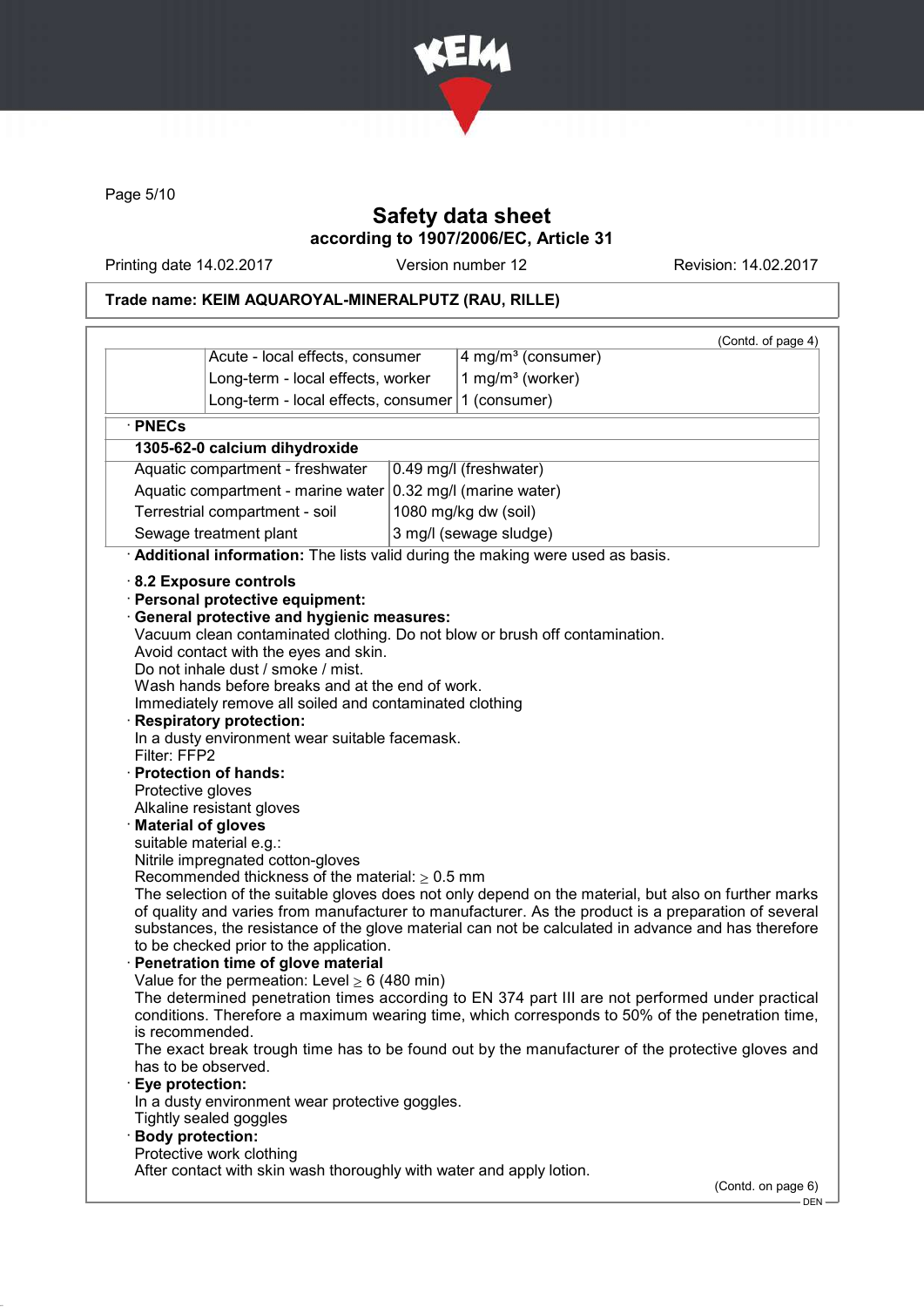

Page 6/10

# Safety data sheet according to 1907/2006/EC, Article 31

Printing date 14.02.2017 Version number 12 Revision: 14.02.2017

Trade name: KEIM AQUAROYAL-MINERALPUTZ (RAU, RILLE)

(Contd. of page 5) · Limitation and supervision of exposure into the environment See Section 12 and 6.2

| .9.1 Information on basic physical and chemical properties |                                               |
|------------------------------------------------------------|-----------------------------------------------|
| <b>General Information</b>                                 |                                               |
| · Appearance:                                              |                                               |
| Form:                                                      | Powder                                        |
| Colour:                                                    | According to product specification            |
| · Odour:                                                   | Characteristic                                |
| Odour threshold:                                           | Not determined.                               |
| · pH-value at 20 °C:                                       | $11.5 - 13.5*$                                |
| Change in condition                                        |                                               |
| <b>Melting point/freezing point:</b>                       | Undetermined.                                 |
| Initial boiling point and boiling range: Undetermined.     |                                               |
| · Flash point:                                             | Not applicable.                               |
| · Flammability (solid, gas):                               | Not applicable.                               |
| · Ignition temperature:                                    | Not determined.                               |
| · Decomposition temperature:                               | Not determined.                               |
| · Auto-ignition temperature:                               | Product is not selfigniting.                  |
| <b>Explosive properties:</b>                               | Product does not present an explosion hazard. |
| <b>Explosion limits:</b>                                   |                                               |
| Lower:                                                     | Not applicable.                               |
| Upper:                                                     | Not applicable.                               |
| <b>Oxidising properties</b>                                | Not applicable.                               |
| · Vapour pressure:                                         | Not applicable.                               |
| · Density at 20 °C:                                        | 1.30-1.70 $*$ g/cm <sup>3</sup>               |
| · Relative density                                         | Not determined.                               |
| · Vapour density                                           | Not applicable.                               |
| <b>Evaporation rate</b>                                    | Not applicable.                               |
| Solubility in / Miscibility with                           |                                               |
| water at 20 °C:                                            | < 2 g/l (Ca(OH)2)                             |
|                                                            | miscible                                      |
| · Partition coefficient: n-octanol/water:                  | Not determined.                               |
| · Viscosity:                                               |                                               |
| Dynamic:                                                   | Not applicable.                               |
| Kinematic:                                                 | Not applicable.                               |

DEN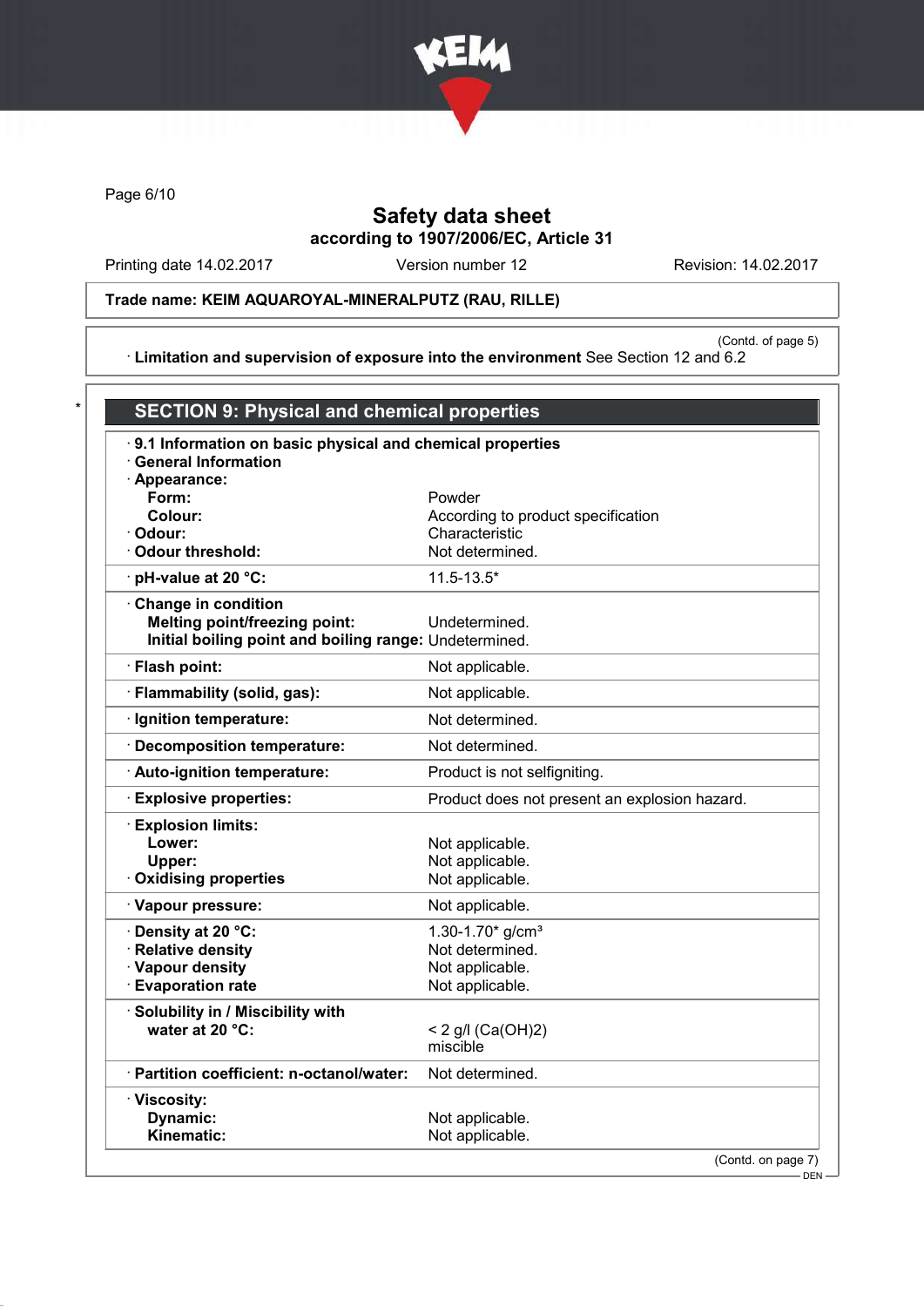

Page 7/10

## Safety data sheet according to 1907/2006/EC, Article 31

Printing date 14.02.2017 Version number 12 Revision: 14.02.2017

(Contd. of page 6)

#### Trade name: KEIM AQUAROYAL-MINERALPUTZ (RAU, RILLE)

· 9.2 Other information \* The values are for freshly produced material and may change with the time.

### SECTION 10: Stability and reactivity

- · 10.1 Reactivity Reacts with water alkaline and hardens.
- · 10.2 Chemical stability Stable under normal conditions of storage and use.
- · Thermal decomposition / conditions to be avoided: Stable at environment temperature.
- No decomposition if used and stored according to specifications.
- · 10.3 Possibility of hazardous reactions No dangerous reactions known.
- · 10.4 Conditions to avoid Humidity
- · 10.5 Incompatible materials: Acids
- · 10.6 Hazardous decomposition products:

No hazardous decomposition products if stored and handled as prescribed.

#### **SECTION 11: Toxicological information**

#### · 11.1 Information on toxicological effects

Acute toxicity Based on available data, the classification criteria are not met.

#### · LD/LC50 values relevant for classification:

#### 1305-62-0 calcium dihydroxide

Oral LD50 >2000 mg/kg (rat) (OECD 425)

Dermal  $|LD50|$  > 2500 mg/kg (rabbit) (OECD 402)

#### **Primary irritant effect:**

- Skin corrosion/irritation
- Causes skin irritation.
- Serious eye damage/irritation
- Causes serious eye damage.
- · during inhalation: Irritating to respiratory system.
- · during swallowing: Irritant effect possible
- · Respiratory or skin sensitisation

Product is reduced in chromate. Within the indicated storage time sensitization is not expected.

Other information (about experimental toxicology): Experimental analysis are not available.

The product was not tested. The statements on toxicology have been derived from the properties of the individual components.

- · CMR effects (carcinogenity, mutagenicity and toxicity for reproduction) not applicable
- · Germ cell mutagenicity Based on available data, the classification criteria are not met.
- **Carcinogenicity** Based on available data, the classification criteria are not met.
- · Reproductive toxicity Based on available data, the classification criteria are not met.
- · STOT-single exposure
- May cause respiratory irritation.

· STOT-repeated exposure Based on available data, the classification criteria are not met.

(Contd. on page 8) DEN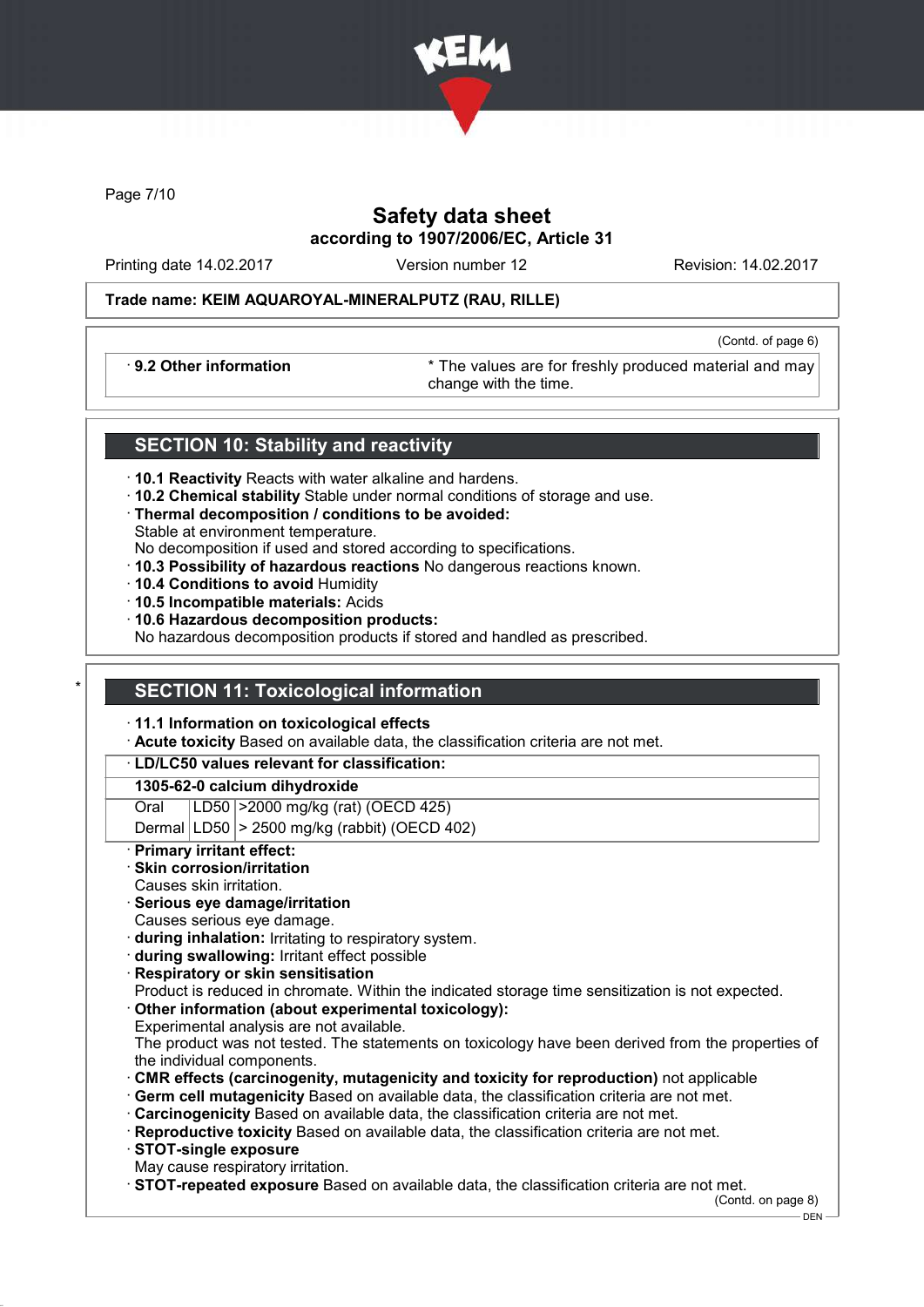

Page 8/10

## Safety data sheet according to 1907/2006/EC, Article 31

Printing date 14.02.2017 Version number 12 Revision: 14.02.2017

### Trade name: KEIM AQUAROYAL-MINERALPUTZ (RAU, RILLE)

· Aspiration hazard Based on available data, the classification criteria are not met.

(Contd. of page 7)

## **SECTION 12: Ecological information** · 12.1 Toxicity · Aquatic toxicity: 1305-62-0 calcium dihydroxide

| 1999 94 9 981918111 8111 981 981 88           |                                                                                                    |  |
|-----------------------------------------------|----------------------------------------------------------------------------------------------------|--|
| <b>NOEC</b><br>72h; 48 mg/l (freshwater alga) |                                                                                                    |  |
|                                               | 14d; 32 mg/l (invertebrate marine organisms)                                                       |  |
|                                               | EC10/LC10 oder NOEC 2000 mg/kg (Soil macro-organisms)                                              |  |
|                                               | 12000 mg/kg (soil microorganisms)                                                                  |  |
| <b>NOEC</b>                                   | 21d; 1080 mg/kg (plants)                                                                           |  |
| EC 50/48h                                     | 49.1 mg/l (freshwater invertebrate organisms)                                                      |  |
| EC 50/72 h<br>184.57 mg/l (freshwater alga)   |                                                                                                    |  |
| LC 50/96 h                                    | 457 mg/l (marine fish)                                                                             |  |
|                                               | 50.6 mg/l (freshwater fish)                                                                        |  |
|                                               | 158 mg/l (invertebrate marine organisms)                                                           |  |
|                                               | . 12.2 Persistence and degradability No further relevant information available.                    |  |
|                                               | . 12.3 Bioaccumulative potential No further relevant information available.                        |  |
|                                               | · 12.4 Mobility in soil No further relevant information available.                                 |  |
| · Additional ecological information:          |                                                                                                    |  |
| · AOX-indication:                             | Due to the substance of content which do not include organic jointed halogens, the product can not |  |
|                                               | take influence on the AOX-load of the waste water.                                                 |  |
| · General notes:                              |                                                                                                    |  |
|                                               | At present there are no ecotoxicological assessments.                                              |  |
|                                               | Do not allow product to reach ground water, water course or sewage system.                         |  |
|                                               | Water hazard class 1 (German Regulation) (Self-assessment): slightly hazardous for water           |  |
| 12.5 Results of PBT and vPvB assessment       |                                                                                                    |  |
| $\cdot$ PBT: Not applicable.                  |                                                                                                    |  |

· vPvB: Not applicable.

· 12.6 Other adverse effects No further relevant information available.

## SECTION 13: Disposal considerations

#### · 13.1 Waste treatment methods

#### · Recommendation

Must not be disposed with household garbage. Do not allow product to reach sewage system. Disposal must be made according to official regulations.

#### · European waste catalogue

17 01 01 | concrete

(Contd. on page 9) DEN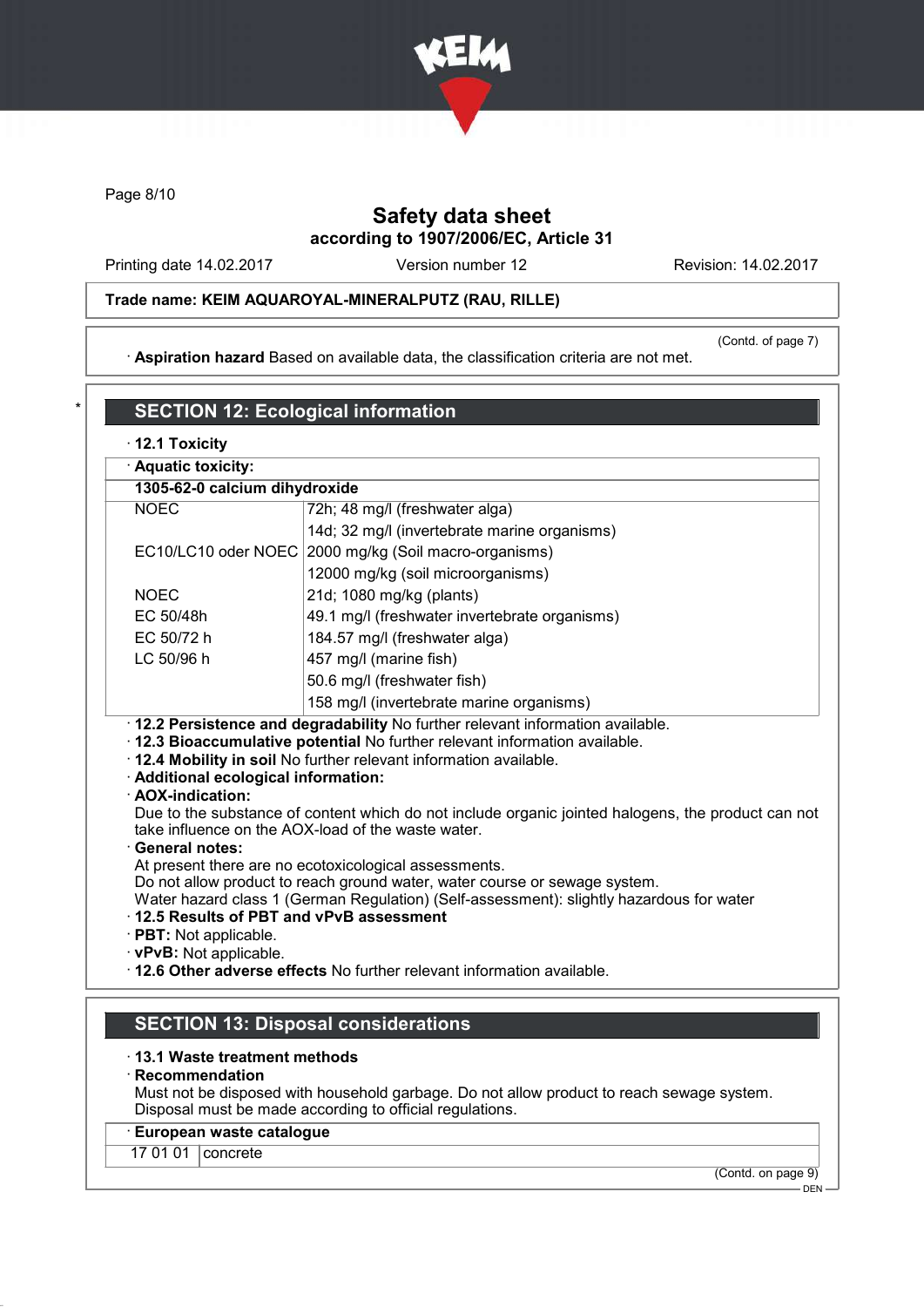

Page 9/10

## Safety data sheet according to 1907/2006/EC, Article 31

Printing date 14.02.2017 Version number 12 Revision: 14.02.2017

#### Trade name: KEIM AQUAROYAL-MINERALPUTZ (RAU, RILLE)

(Contd. of page 8)

- · Uncleaned packaging:
- · Recommendation:
- Non contaminated packagings may be recycled.
- Disposal must be made according to official regulations.
- · Recommended cleansing agents: Water, if necessary with cleansing agents.

| <b>SECTION 14: Transport information</b>                                   |                                                               |
|----------------------------------------------------------------------------|---------------------------------------------------------------|
| $\cdot$ 14.1 UN-Number<br>· ADR, IMDG, IATA                                | Void                                                          |
| 14.2 UN proper shipping name<br>· ADR, IMDG, IATA                          | Void                                                          |
| 14.3 Transport hazard class(es)                                            |                                                               |
| · ADR, IMDG, IATA<br><b>· Class</b>                                        | Void                                                          |
| $\cdot$ 14.4 Packing group<br>· ADR, IMDG, IATA                            | Void                                                          |
| ⋅14.5 Environmental hazards:<br>$\cdot$ Marine pollutant:                  | No.                                                           |
| 14.6 Special precautions for user                                          | Not applicable.                                               |
| 14.7 Transport in bulk according to Annex II<br>of Marpol and the IBC Code | Not applicable.                                               |
| · Transport/Additional information:                                        | No dangerous good in sense of these transport<br>regulations. |
| · UN "Model Regulation":                                                   | Void                                                          |

# **SECTION 15: Regulatory information**

- · 15.1 Safety, health and environmental regulations/legislation specific for the substance or mixture
- · Labelling according to Regulation (EC) No 1272/2008

For information on labelling please refer to section 2 of this document.

- · Directive 2012/18/EU
- · Named dangerous substances ANNEX I None of the ingredients is listed.
- · National regulations:

· Waterhazard class: Water hazard class 1 (Self-assessment): slightly hazardous for water.

(Contd. on page 10)  $-$  DEN